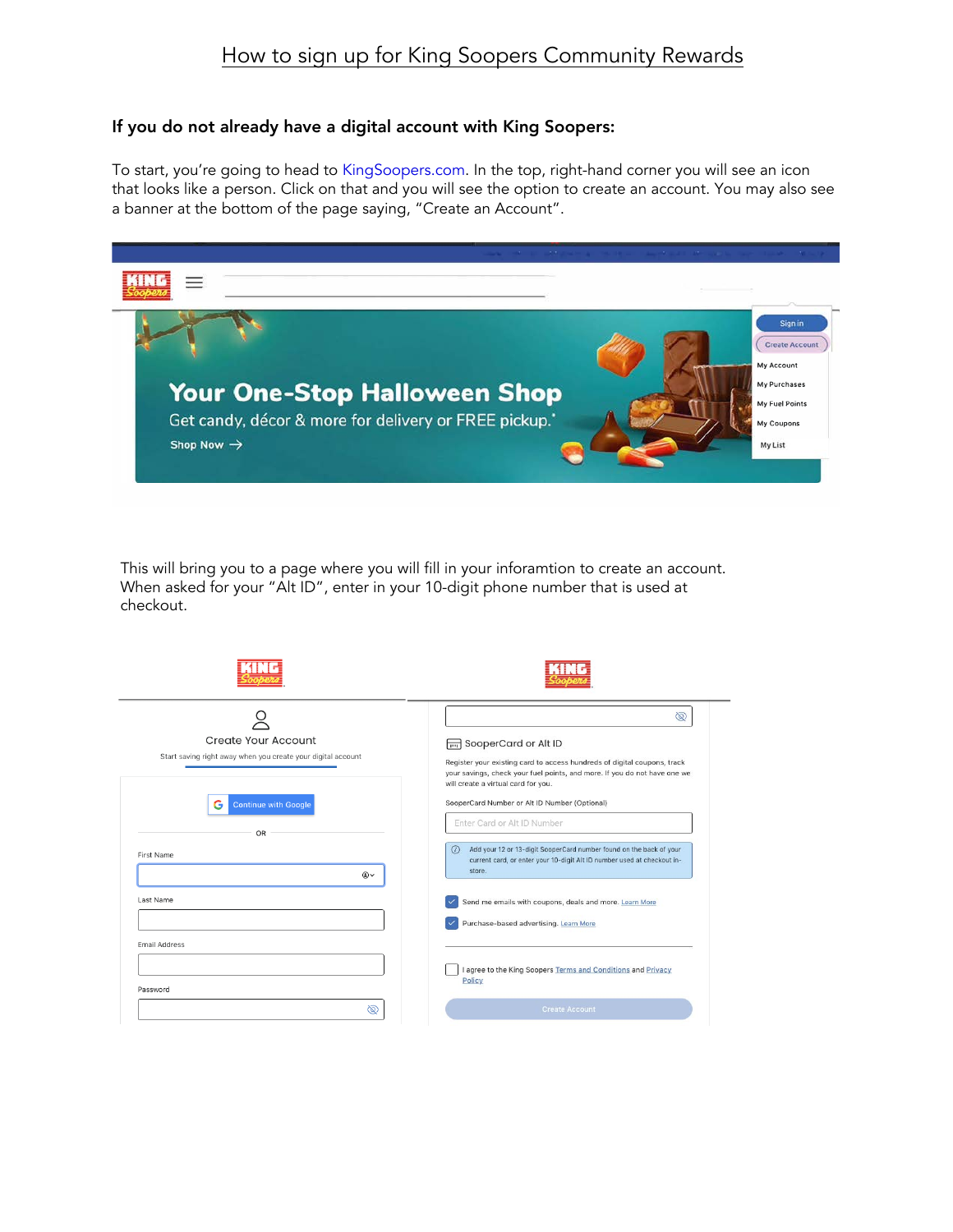Once you're done it should immediately take you to a page where it will ask you to sign into your new account.

|                      | Sign In<br>Sign in to your existing King Soopers account |
|----------------------|----------------------------------------------------------|
|                      | G<br>Sign in with Google                                 |
|                      | <b>OR</b>                                                |
| <b>Email Address</b> |                                                          |
|                      |                                                          |
| Password             | ®                                                        |
|                      |                                                          |

Finally, you will be brought back to the original King Soopers page. To know you are signed in, you should see your name under the person icon on in the top right-hand corner. From there, proceed to the following outlined steps for those who already have an account, to sign up for Community Rewards!

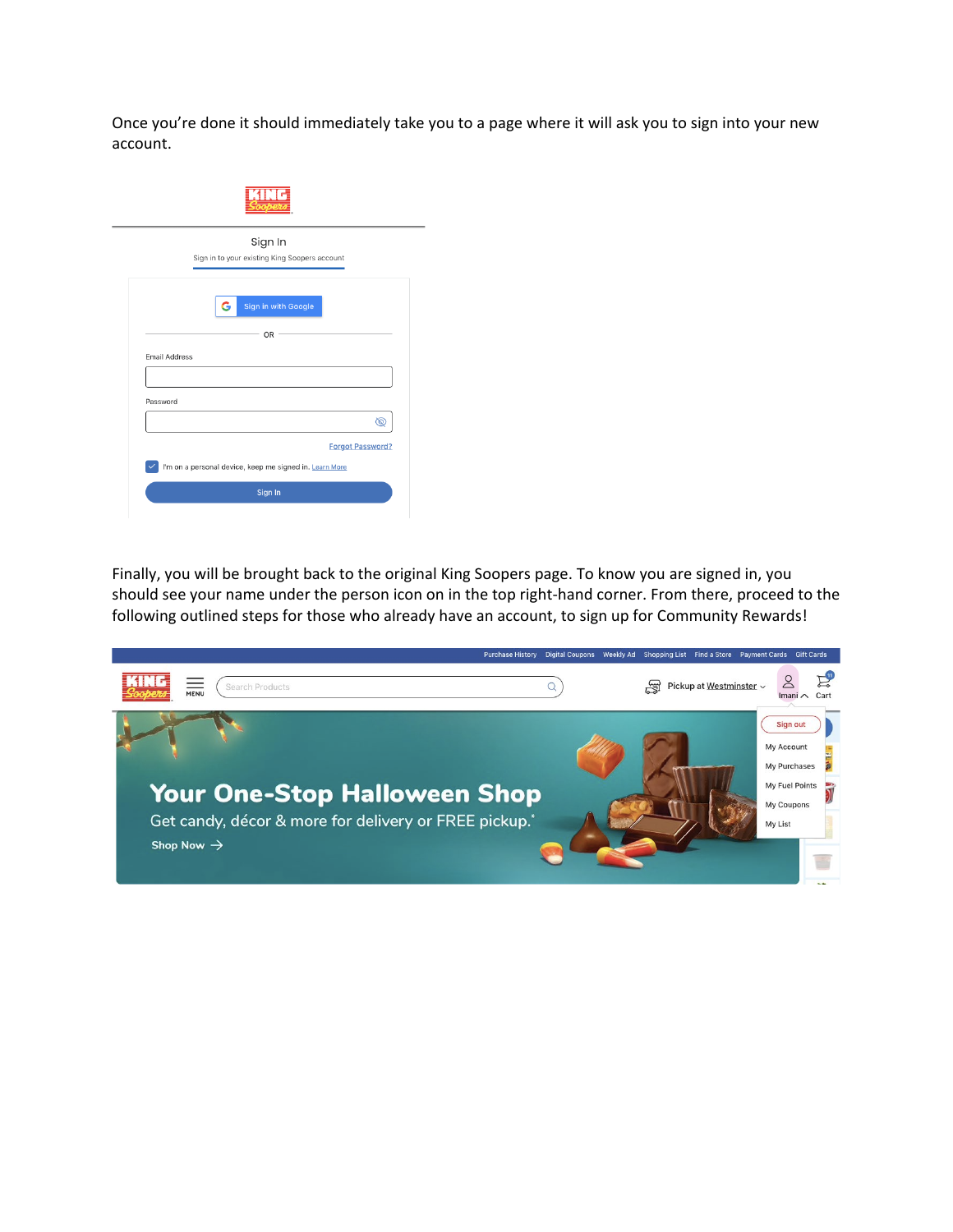## **If already have a digital account with King Soopers:**

To start, head over to [KingSoopers.com.](www.KingSoopers.com) In the top, right-hand corner you will see an icon that looks like a person. Click on that and log in to your account.



Once complete, you're going to head back over to that same icon and click "My Account" underneath it. To know if you're signed in, you should see your name under the person icon on the top right.



On the left-hand side of this new page, you will see options that fall under "Account Dashboard". Go down and click on the last one on the list that says, "Community Rewards".

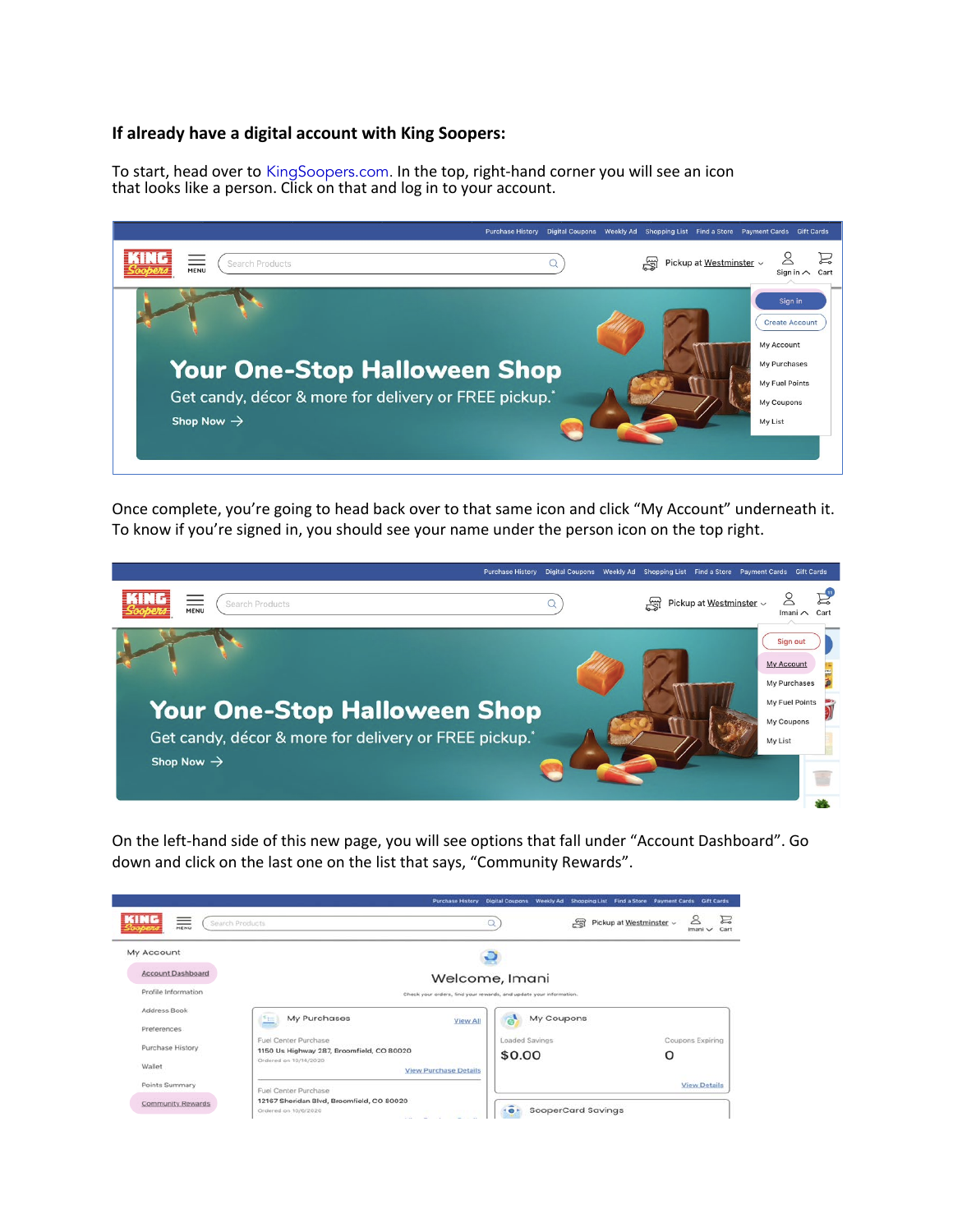You will now see the Community Rewards page! Here is where you will search for Bella Boutique Denver and enroll us as your organization of choice.

|                          | Purchase History Digital Coupons Weekly Ad Shopping List Find a Store Payment Cards Gift Cards   |  |  |
|--------------------------|--------------------------------------------------------------------------------------------------|--|--|
| Search Products<br>MENU  | $\infty$<br>e<br>명<br>Pickup at Westminster ~<br>$\alpha$<br>Imani $\vee$<br>Cart                |  |  |
| My Account               |                                                                                                  |  |  |
| Account Dashboard        | <b>Community Rewards</b>                                                                         |  |  |
| Profile Information      | Earn money for your community organization when you use your loyalty card                        |  |  |
| Address Book             |                                                                                                  |  |  |
| Preferences              | <b>Donation Summary</b>                                                                          |  |  |
| Purchase History         | Status:<br>never enrolled                                                                        |  |  |
| Wallet                   | $\odot$<br>Earn money for your school or community organization when you use your<br>SooperCard. |  |  |
| Points Summary           |                                                                                                  |  |  |
| <b>Community Rewards</b> | Find an Organization<br>Filter by type of Organization:                                          |  |  |
| My Prescriptions         | $\alpha$<br>All<br>Search by Organization name or number                                         |  |  |
|                          | <b>Search Results</b>                                                                            |  |  |
|                          | Find an Organization                                                                             |  |  |
|                          | <b>Bella Boutique Denver</b><br>$\Omega$<br>O                                                    |  |  |
|                          | <b>Search Results</b>                                                                            |  |  |
|                          | Organization Name<br>Organization Name                                                           |  |  |
|                          | <b>Bella Boutique</b><br>9Health                                                                 |  |  |
|                          | <b>Organization Address</b><br>Organization Addre                                                |  |  |
|                          | 1550 Larimer Street, Suite 1004<br>1139 Delaware St<br>Denver, CO 80202<br>Denver, CO 80204      |  |  |
|                          | Enroll<br>Enroll                                                                                 |  |  |
|                          |                                                                                                  |  |  |
|                          | Organization Name<br>Organization Name<br>Abraham Lincoln HS Football                            |  |  |
|                          | Acacia Learning Ce<br>Opportunities Address<br>Opportunities Address                             |  |  |